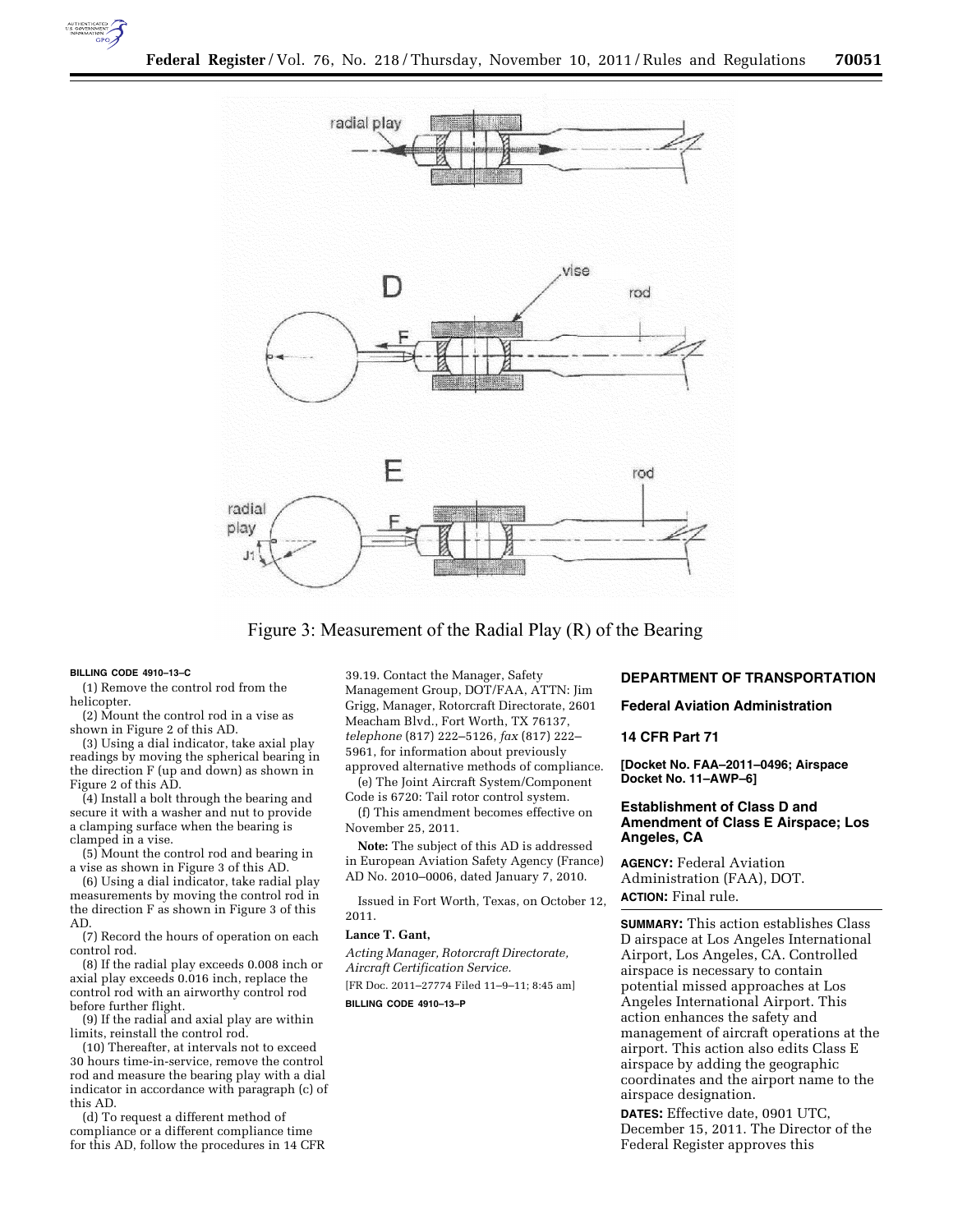incorporation by reference action under 1 CFR part 51, subject to the annual revision of FAA Order 7400.9 and publication of conforming amendments.

#### **FOR FURTHER INFORMATION CONTACT:**

Eldon Taylor, Federal Aviation Administration, Operations Support Group, Western Service Center, 1601 Lind Avenue SW., Renton, WA 98057; *telephone* (425) 203–4537.

# **SUPPLEMENTARY INFORMATION:**

### **History**

On June 17, 2011, the FAA published in the **Federal Register** a notice of proposed rulemaking to amend controlled airspace at Los Angeles, CA (76 FR 35369). Interested parties were invited to participate in this rulemaking effort by submitting written comments on the proposal to the FAA. The FAA received four comments.

One commenter had concerns about losing their hang gliding training area. While there is no change to existing hang gliding operations, a Letter of Agreement between Los Angeles Air Traffic Control Tower and hang gliding operators will be initiated once the rule is adopted.

Two commenters are opposed in general to the establishment of Class D airspace adjacent to Los Angeles Class B airspace. As proposed, the Class D design area is intended to minimize the airspace reclassified, yet contain potential operations at Los Angeles International Airport, and is of sufficient size to allow for safe and efficient handling of these operations.

One commenter had several concerns and suggestions; one suggestion was to pursue non-rulemaking alternatives. Two concerns were that published missed approach procedures are not used because they conflict with other aircraft and operations; and alternate missed approach procedures are ''adhoc'' procedures. Firstly, the FAA considered non-rulemaking solutions but found they did not provide the equivalent level of safety as would Class D airspace. Secondly, both standard and alternate missed approach procedures are used as appropriate to ensure the safety of arriving and departing aircraft. Alternate missed approach instructions may be required in addition to published missed approach procedures to ensure that during unplanned missed approaches or unusual traffic situations, aircraft remain safely separated.

The commenter was also concerned that the proposal does not address all Los Angeles International Airport Class B airspace containment issues. The Los Angeles Class B airspace area is currently under review to specifically

address aircraft containment issues. The Class D proposal has been designed to address specific safety concerns involving large turbojet aircraft operations in Class E airspace adjacent to Los Angles International Airport. Currently, non-participating aircraft may fly in close proximity to arriving and departing Instrument Flight Rules (IFR) aircraft in this Class E airspace. The establishment of the Los Angeles International Airport Class D airspace area may be incorporated into the future Los Angeles Class B airspace design proposal.

Another concern was frequency congestion. The FAA found that pilot, controller workload and frequency congestion are not impacted by this proposal as all alternate missed approach instructions currently require this communication. Also of concern was that the FAA pursues a full review, including a redesign of the Los Angeles Class B airspace. The FAA agrees that a redesign of the Los Angeles Class B airspace area may provide a unified airspace utilization solution in the Los Angeles Basin. This redesign will be pursued in accordance with Joint Order (JO) 7400.2H, Procedures for Handling Airspace Matters, as part of the ongoing Los Angeles Basin airspace review.

This action also amends Class E airspace to include the airport name and geographic coordinates in the airspace designation. With the exception of editorial changes, this rule is the same as that proposed in the NPRM.

Class D and Class E airspace designations are published in paragraphs 5000 and 6005, respectively, of FAA Order 7400.9V dated August 9, 2011, and effective September 15, 2011, which is incorporated by reference in 14 CFR 71.1. The Class D and Class E airspace designations listed in this document will be published subsequently in that Order.

# **The Rule**

This action amends Title 14 Code of Federal Regulations (14 CFR) Part 71 by establishing Class D airspace at Los Angeles International Airport, Los Angeles, CA, for containment of potential missed approaches at Los Angeles International Airport. This action is based on the results of a study conducted by the Los Angeles VFR Task Force, and the Los Angeles Class B Workgroup. This action further enhances the safety and management of aircraft operations at the airport. This action also amends Class E airspace extending upward from 700 feet above the surface by adding ''Los Angeles International Airport, CA'' and ''lat.

33°56'33'' N., long. 118°24'26'' W.'' to the airspace designation.

The FAA has determined this regulation only involves an established body of technical regulations for which frequent and routine amendments are necessary to keep them operationally current. Therefore, this regulation: (1) Is not a ''significant regulatory action'' under Executive Order 12866; (2) is not a ''significant rule'' under DOT Regulatory Policies and Procedures (44 FR 11034; February 26, 1979); and (3) does not warrant preparation of a regulatory evaluation as the anticipated impact is so minimal. Since this is a routine matter that will only affect air traffic procedures and air navigation, it is certified this rule, when promulgated, will not have a significant economic impact on a substantial number of small entities under the criteria of the Regulatory Flexibility Act. The FAA's authority to issue rules regarding aviation safety is found in Title 49 of the U.S. Code. Subtitle 1, Section 106 discusses the authority of the FAA Administrator. Subtitle VII, Aviation Programs, describes in more detail the scope of the agency's authority. This rulemaking is promulgated under the authority described in Subtitle VII, Part A, Subpart I, Section 40103. Under that section, the FAA is charged with prescribing regulations to assign the use of airspace necessary to ensure the safety of aircraft and the efficient use of airspace. This regulation is within the scope of that authority as it establishes additional controlled airspace at Los Angeles International Airport, Los Angeles, CA.

## **List of Subjects in 14 CFR Part 71**

Airspace, Incorporation by reference, Navigation (air).

### **Adoption of the Amendment**

In consideration of the foregoing, the Federal Aviation Administration amends 14 CFR part 71 as follows:

# **PART 71—DESIGNATION OF CLASS A, B, C, D AND E AIRSPACE AREAS; AIR TRAFFIC SERVICE ROUTES; AND REPORTING POINTS**

■ 1. The authority citation for 14 CFR part 71 continues to read as follows:

**Authority:** 49 U.S.C. 106(g), 40103, 40113, 40120; E. O. 10854, 24 FR 9565, 3 CFR, 1959– 1963 Comp., p. 389.

### **§ 71.1 [Amended]**

■ 2. The incorporation by reference in 14 CFR 71.1 of the Federal Aviation Administration Order 7400.9V, Airspace Designations and Reporting Points, dated August 9, 2011, and effective